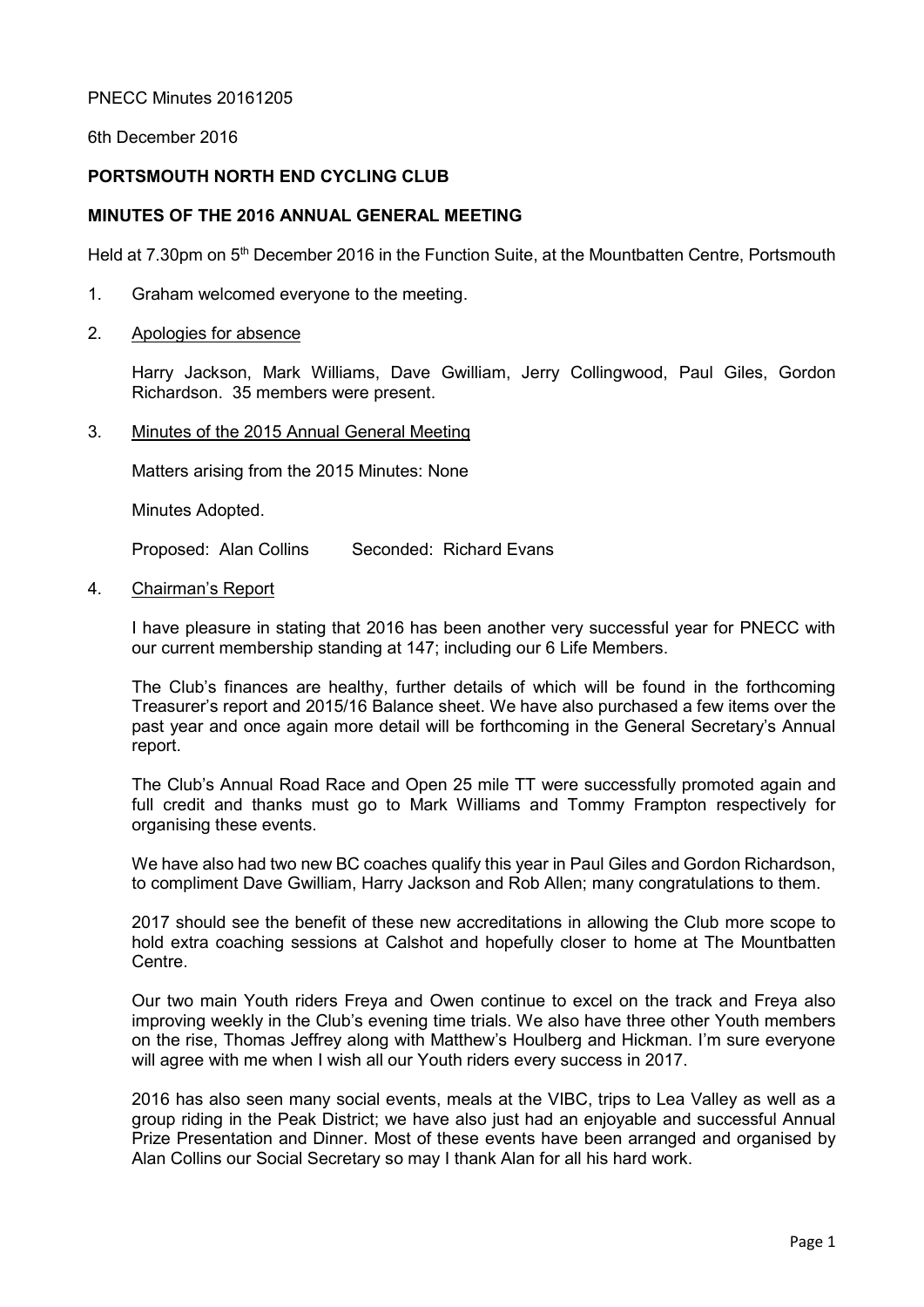All the above show how the Club continues to thrive and endeavour to try and enhance the enjoyment of all aspects of cycling for all our members.

Sadly however, we will be losing a few members of the current Committee due to work and personal commitments not allowing them the time in 2017 to commit to giving the Club their full attention.

May I take this opportunity to thank them for all their hard work and dedication in taking the Club forward into the position it is in today along with all the Committee members who give up their time for the benefit of the Club and you the membership.

However, I am pleased to announce that we the current Committee have received positive notifications from our requests to the membership for willing volunteers to step into the roles of those stepping down.

The current nominations with the endorsement of the Committee are: General Secretary: Debbie Mottershead Time Trial Secretary: John Mottershead Club Captain: Stephen Wade-Palmer Media & PR Officer: Tom Morris

and I commend them to you all.

Graham Coleman Chairman

Proposed: Tommy Frampton Seconded: Dave Swaffer

5. Secretary's Report

As PNECC General Secretary I am one of the Club's three Trustees and it falls to me to write a short report on the use of the assets which I, the Chairman and Treasurer are accountable for:

The Club has made good use of its assets this year to either promote the sport of cycling or to enable its members to cycle at track events. Some members will be unaware that the Club owns four complete Dolan track bikes, plus a Dolan frame, of varying sizes. We also own four certified stopwatches plus another two which are out of certificate, and four adapted clipboards upon which to mount them. We have two complete sets of race numbers and a number of signs, mostly of the 'Cycle Event' design, essential for promoting time trials. We now have a projector which is an invaluable item when used with a laptop to show live results as they come in. Other assets acquired in recent times are cones for coaching and which are used to hone bike handling skills among our younger members. We should not forget that the large stock of clothing that Jerry Collingwood maintains is an asset too. Lastly the Club owns a large number of silver trophies of unknown value, dating back some 70 years.

At least four of the aforementioned stopwatches were used to greater effect this summer when Graham volunteered to officiate at a BC Team Time Trial event at Goodwood and I was asked to start riders in the National '10' at Liphook. Our 'trainee' timekeepers could well qualify this year so it may well be a good time to buy some more certified stopwatches.

Now that Paul Giles has qualified as a track coach there is scope for more track coaching days which may, in turn, lead the Club to acquire more track bikes upon which PNECC riders can train and race as a prelude to obtaining their own, higher spec bikes. It should be noted that the Club continues to rely on the goodwill of its officials to find loft or garage space for such assets when not in use.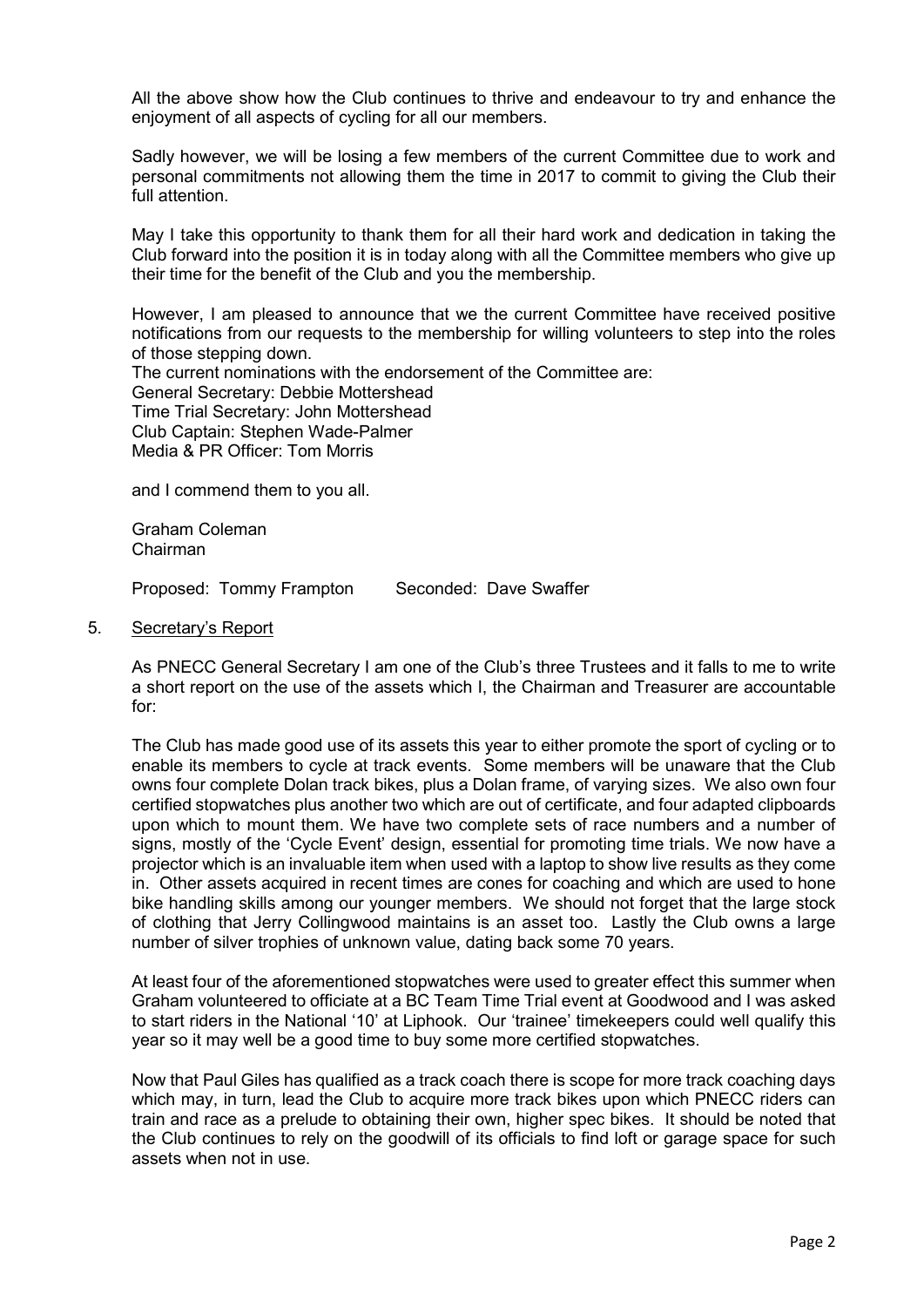In case you were wondering, the Club's Constitution contains a winding up clause to prevent your Committee quite literally selling off the family silver and I'd recommend having a read of the Rules and Constitution on the PNECC website.

Sadly, I have to announce that I'm stepping down as General Secretary after a number of years in the post, following in my late father's footsteps (he was General Secretary 1965-1982). This is simply due to a mountain of commitments elsewhere, not least of which are my job and much renovation needed around my house. I first joined the Committee back in 1984 (according to the Club's Archives) and have been there, on and off, since then.

I'm pleased to be able to say that you have one of the very best Committees this Club has seen in living memory, populated by people genuinely keen to promote the pastime and sport of cycling. There will be a few other post holder changes at the AGM but I pleased to say that the prospective 'new' Committee is being strengthened by some fresh faces, willing volunteers who deserve your continued support and I wholeheartedly commend them all to you.

Happy cycling

Paul Martin

Proposed: Rhys Lippiatt Seconded: Alan Collins

6. Treasurer's Report

The Club's accounts for year ending Sept  $30<sup>th</sup>$  2016 have been examined and verified as accurate by Angela Orme.

Enclosed with this report is a Balance Sheet breaking down where our income streams have been achieved from and where our expenditure has been allocated to.

It shows that at  $30<sup>th</sup>$  Sept 2016 our balance at the bank was £5066.44.

We did however have disbursements already allocated for various Levies, Affiliations and Insurances, which totalled £1088.20, leaving the Club with a working balance of £3978.24.

Since the Balance Sheet was formulated we have had 2 months of effective trading into the current financial year and I can advise you all that our current balance at the bank as of 1 st Dec 2016 is £4338.09

Graham Coleman **Treasurer** 

Proposed: Ray Gregory Seconded: Mike Simpson

- 7. Proposals
	- a) That a new non-Executive post of Club Archivist be created and the Club's Constitution be amended accordingly.

Proposed by Paul Martin; seconded by Graham Coleman. Carried

b) That the meeting ratifies the informal arrangement by which the post of Road and Track Secretary was split into two separate posts and that the Club's Constitution be amended accordingly.

Proposed by Graham Coleman; seconded by Paul Martin. Carried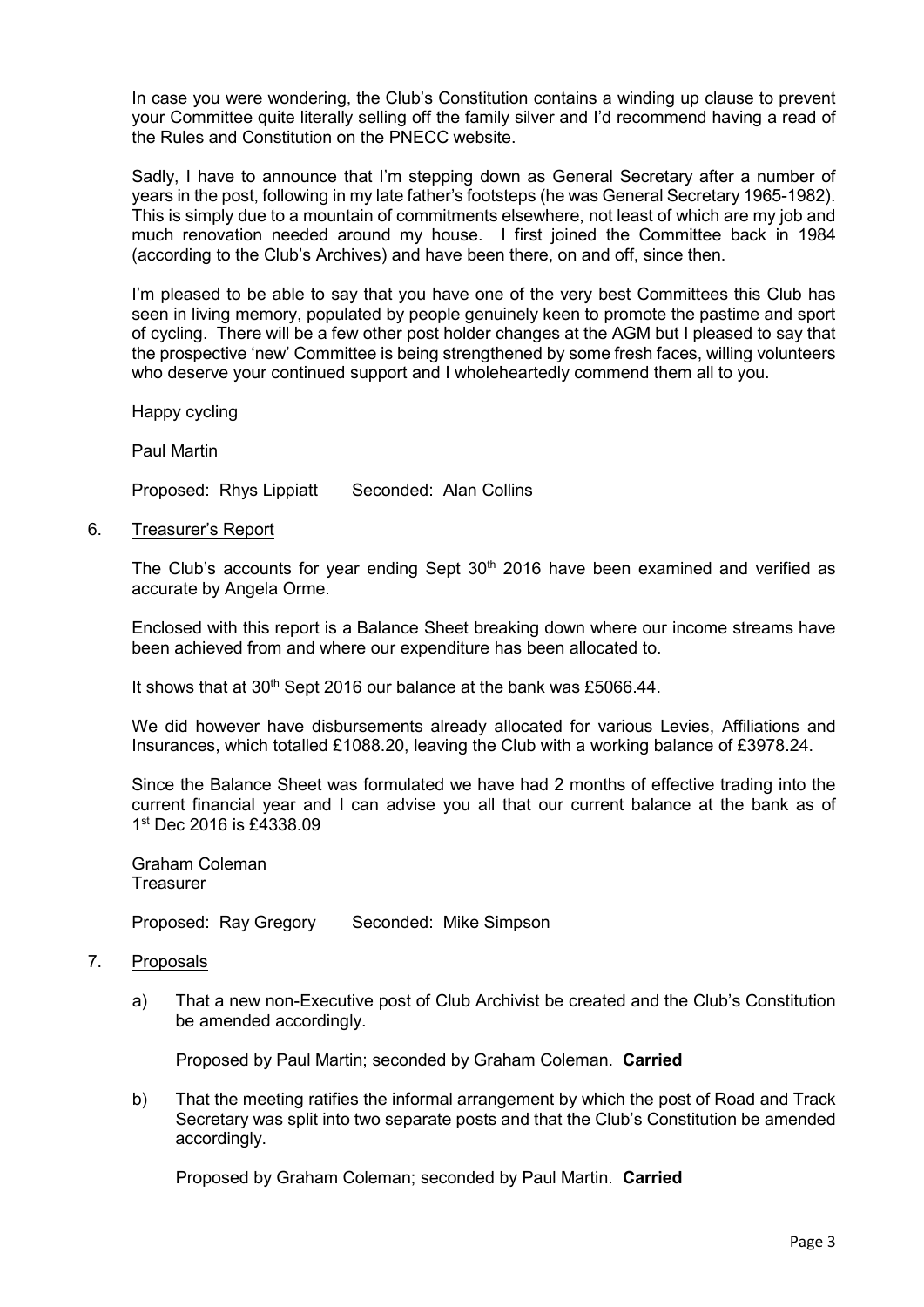| 8. | <b>Election of Officials</b>             | <b>Retiring Officer</b> | <b>Elected Officer</b> |
|----|------------------------------------------|-------------------------|------------------------|
|    | <b>Honorary President</b>                | <b>Richard Evans</b>    | <b>Richard Evans</b>   |
|    | <b>Honorary Vice President</b>           | Sheila Martin           | Sheila Martin          |
|    | <b>Executive Committee</b>               |                         |                        |
|    | Chairman                                 | <b>Graham Coleman</b>   | <b>Graham Coleman</b>  |
|    | <b>Vice Chairman</b>                     | Harry Jackson           | Harry Jackson          |
|    | <b>General Secretary</b>                 | <b>Paul Martin</b>      | Debbie Mottershead     |
|    | <b>Treasurer</b>                         | <b>Graham Coleman</b>   | <b>Graham Coleman</b>  |
|    | <b>Membership Secretary</b>              | <b>Graham Coleman</b>   | <b>Graham Coleman</b>  |
|    | <b>Time Trial Secretary</b>              | <b>Tommy Frampton</b>   | John Mottershead       |
|    | Road Secretary                           | <b>Mark Williams</b>    | <b>Mark Williams</b>   |
|    | <b>Track Secretary</b>                   | <b>Paul Giles</b>       | <b>Paul Giles</b>      |
|    | Social Secretary                         | <b>Alan Collins</b>     | <b>Alan Collins</b>    |
|    | <b>Procurement Officer</b>               | Jerry Collingwood       | Jerry Collingwood      |
|    | Coaching and Youth Development Officer   | Dave Gwilliam           | Dave Gwilliam          |
|    | <b>Funding Officer</b>                   | <b>Paul Giles</b>       | <b>Paul Giles</b>      |
|    | Media and Public Relations Officer       | <b>Rob Panter</b>       | <b>Tom Morris</b>      |
|    | <b>Welfare Officer</b>                   | Dave Swaffer            | Dave Swaffer           |
|    | Club Captain                             | (post vacant)           | Stephen Wade Palmer    |
|    | <b>Ordinary Members' Representatives</b> | <b>Greg Rolfe</b>       | (post vacant)          |
|    |                                          | <b>Yvonne Frampton</b>  | <b>Yvonne Frampton</b> |

# Non-Executive Officials

| <b>Examiner of Accounts</b>       |
|-----------------------------------|
| <b>Assistant Social Secretary</b> |
| <b>Club Archivist</b>             |
| <b>Assistant TT Secretary</b>     |
| <b>Timekeepers</b>                |

Angela Orme Angela Orme (post vacant) (post vacant) (new post) Paul Martin Sheila Martin Sheila Martin Graham Coleman Graham Coleman Paul Martin Paul Martin Assistant Timekeepers **Raymond Gregory** Raymond Gregory Connor Parsley Connor Parsley Handicapper **Richard Evans** (post vacant) CTT Risk Assessor **Paul Martin Paul Martin** Paul Martin Cycling Time Trials Delegates (to be nominated by the Time Trials Secretary) x2 BC Risk Assessor **Dave Gwilliam** Dave Gwilliam Dave Gwilliam